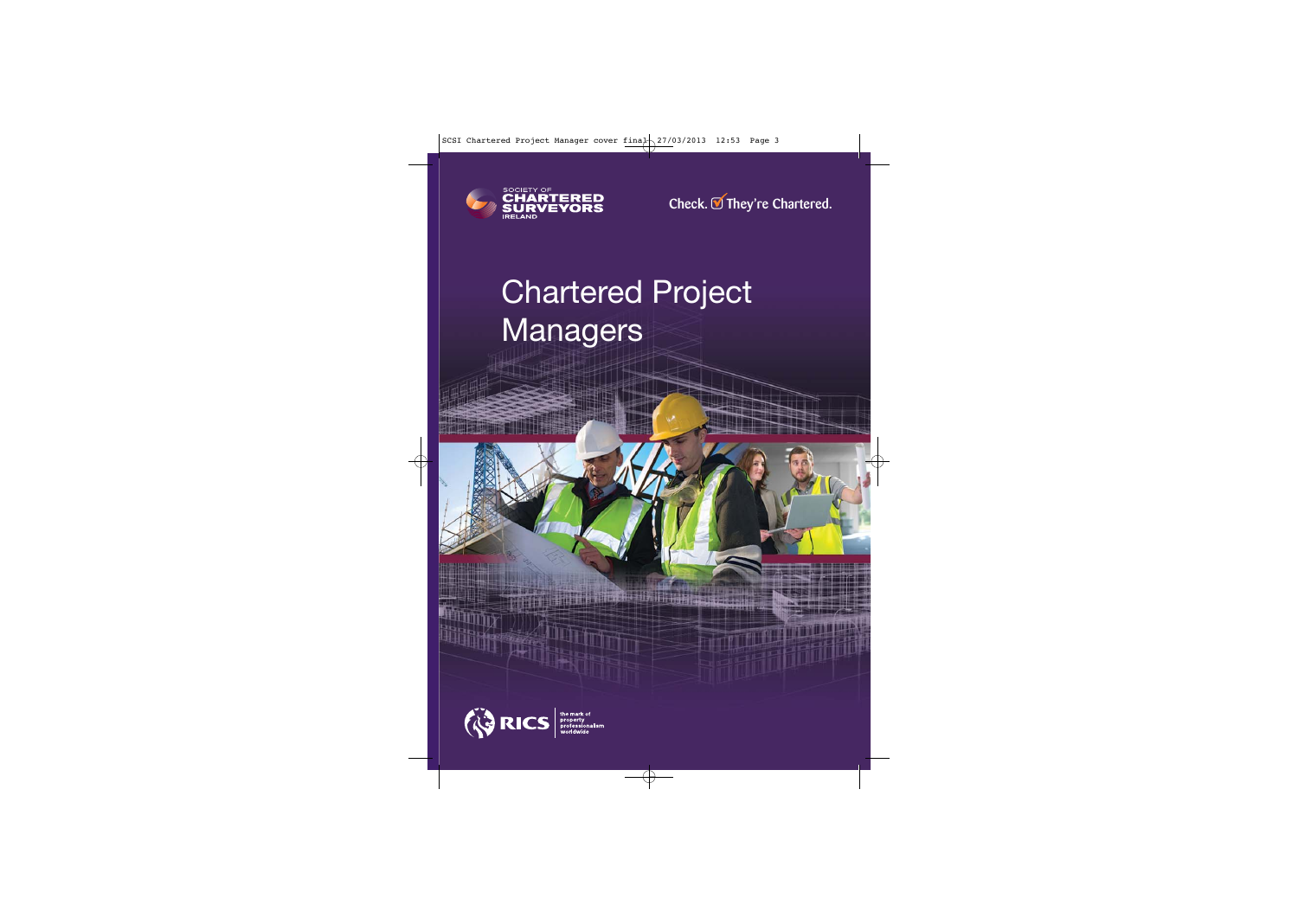**The Society of Chartered Surveyors Ireland** is the leading organisation of its kind in Ireland for professionals working in the property, land and construction sectors. As part of our role we help to set, maintain and regulate standards – as well as providing impartial advice to governments and policymakers. The Society has over **4,000 members and is closely linked to RICS,** the global professsional body for Chartered Surveyors with over **100,000** members worldwide who operate out of **146 countries**, supported by an extensive network of regional offices located in every continent around the world.

To ensure that our members are able to provide the quality of advice and level of integrity required by the market, **Society of Chartered Surveyors Ireland/RICS** professional qualifications are only awarded to individuals who meet the most rigorous requirements for both education and experience and who are prepared to maintain high standards in the public interest. With this in mind, it's perhaps not surprising that the letters **MSCSI/MRICS** are the mark of property professionalism in Ireland and worldwide.



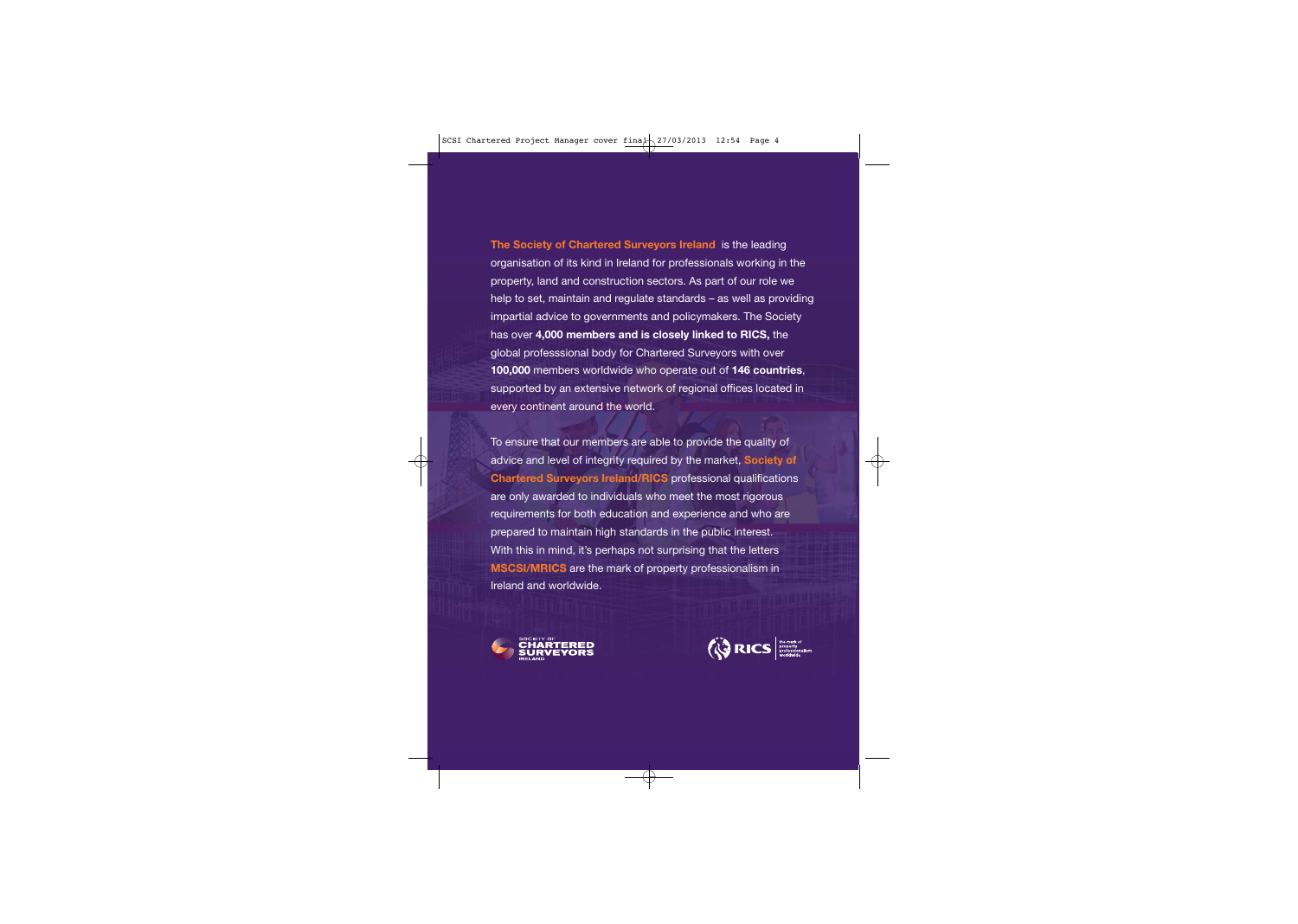### What is a Chartered Project Manager?

Chartered Project Managers are experienced construction professionals who act as the client's representative and 'single point of contact' on a construction project.

Construction and development projects involve the co-ordinated actions of many different professionals and specialists to achieve defined objectives. The task of project management is to bring professionals and specialists into the project team at the right time to enable them to make their best possible contribution.

The Project Manager leads, directs, controls, motivates, co-ordinates, supervises and provides strong insight to the project lifecycle in association with the project team. The Project Manager can assist the client in putting together a business case to meet the client's expectations and aspirations for the project.

The knowledge areas of a Project Manager encompass a full understanding of Integration, Scope, Cost, Quality Assurance, Document Management Systems, Business Case Appraisal, Stakeholder Management, Benchmarking, Due Diligence, Health & Safety, Value Management, Brief Definition, Programming, Scheduling, Reporting, HR, Public Relations, Communication and Risk and Procurement Management Processes.

Project Managers liaise with statutory agencies and act as the client's representative when dealing with external regulatory organisations to facilitate the smooth running of the construction project to its successful conclusion.

### Chartered Project Manager's Role

It is the Project Manager's role to carry out the overall strategic planning, co-ordination and control of a project from inception to completion aimed at meeting a client's requirement in order to produce a functionally and financially viable project that will be completed on time within authorised cost and to the required quality standards. Project stages typically consist of: Feasibility, Design, Tender, Construction, Handover and Project Closure. The Project Manager coordinates and manages each of these stages on behalf of the client.

The role of a Project Manager in the construction industry is sometimes fulfilled by people working in other occupations. Many of these may not have undertaken any formal training in the area of Project Management or have been through a formal process or procedure to assess particular professional competence in Project Management.

The public can be assured that Chartered Project Managers have the required formal qualifications, experience and internationally recognised accreditations and that they comply with building standards and public procurement standards.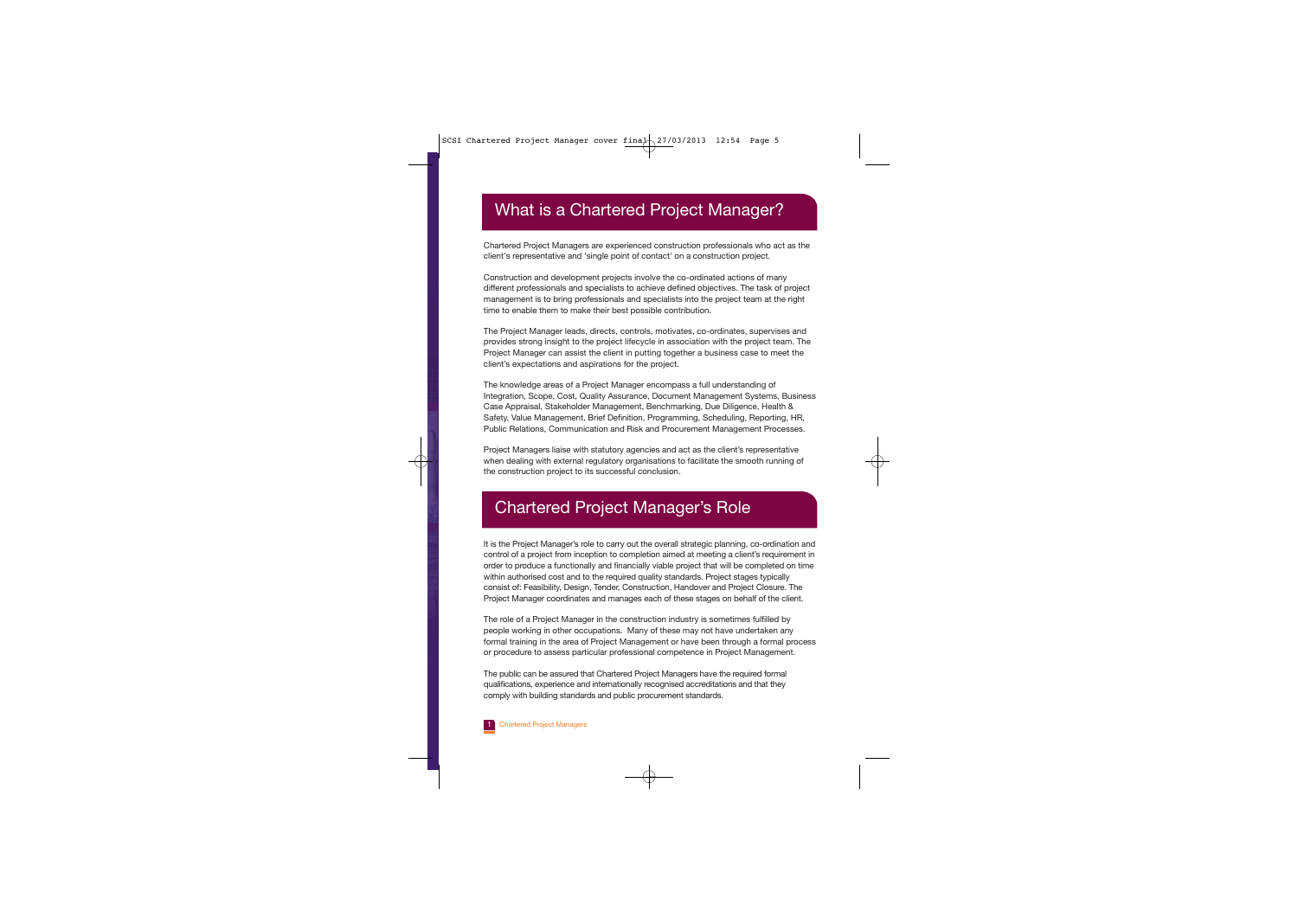### The Chartered Project Manager's scope of service may typically include the following:

#### **Project Management**

The primary role of the Chartered Project Manager is to be the 'single point of contact' with the design team, contractors and third parties on behalf of the client. They are responsible for managing the project lifecycle which includes the coordination of areas including reporting, programming, scheduling, project team assembly, appointments, fees cash-flow, approval of payments and end of project reviews. The Project Manager will ensure that all of the third parties work to schedule to ensure completion of a functionally and financially viable project that will be completed on time within authorised cost and to the required quality standards.

#### **Planning and cost estimating**

A Chartered Project Manager will oversee the planning and coordination of the project through its lifecycle.

The Project Manager will provide an insight into resource planning and cost estimation, which will ensure that the client will obtain maximum value for money on their project.

#### **Procurement & Tendering**

A large part of the role of the Chartered Project Manager is to negotiate with external suppliers, agencies and professionals involved in the project implementation.

A Chartered Project Manager will develop and implement the procurement strategy appropriate for the project. A vital phase involves the preparation of tender documentations and analysis of the returned tenders. The Project Manager will also manage the negotiations and ongoing relationship with the successful tenderer.

#### **Project Implementation**

Chartered Project Managers are experienced professionals in terms of project implementation.

The Project Manager will oversee all aspects of the project lifecycle ensuring its success.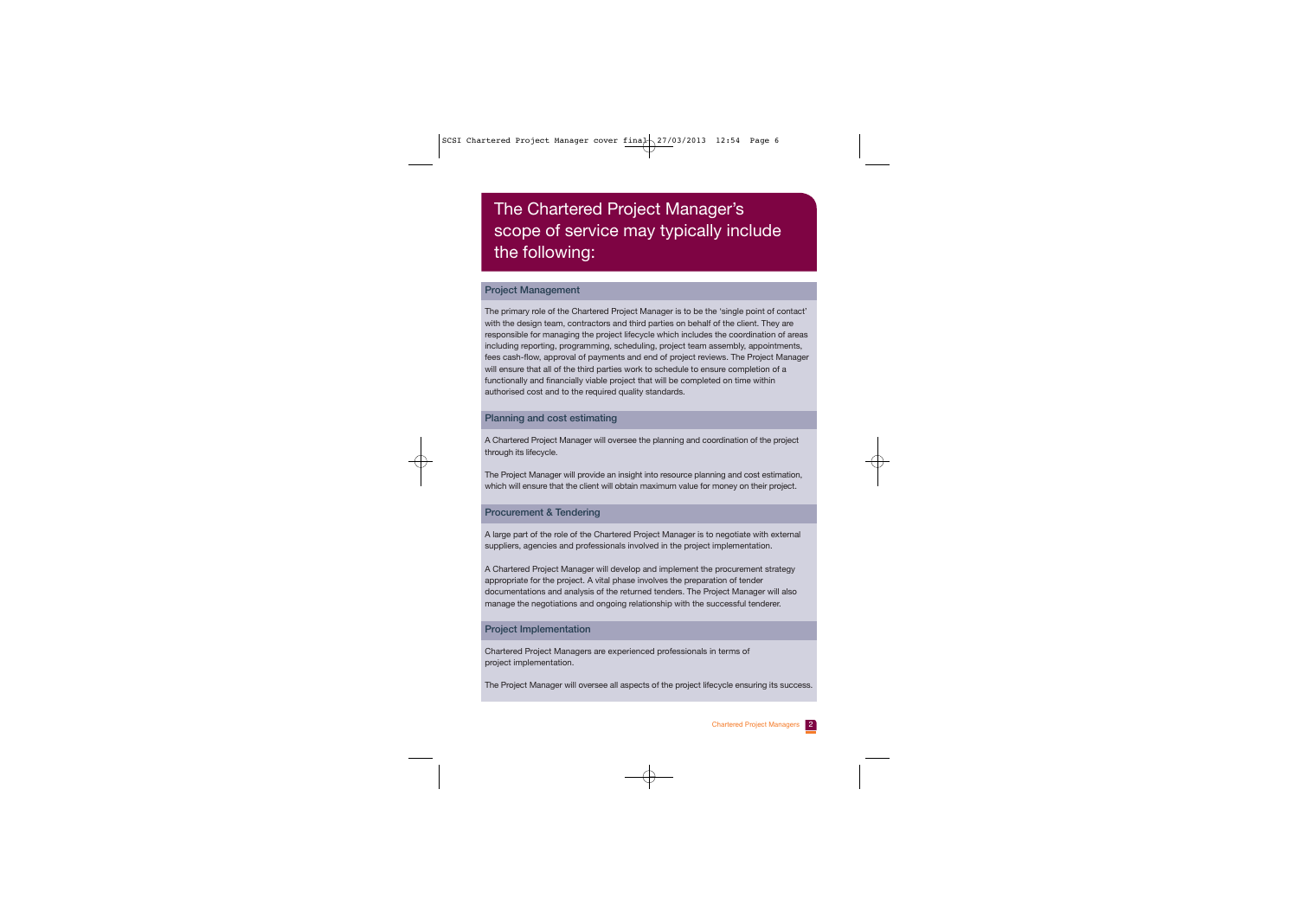## Benefits of using a Chartered Project Manager





Given the increasing complexity of projects and the requirement for multiple professionals including architects, engineers, quantity surveyors and those involved in planning, fire safety and health and safety, having a Chartered Project Manager as the primary interface will ensure that the full project lifecycle is professional managed.

Furthermore, the changing legal and regulatory landscape has meant that it is more important than ever to ensure that all legal requirements and building standards are fully adhered to. A Chartered Project Manager will have a detailed understanding and expertise of this area.

- • Chartered Project Managers will provide the client with increased certainty that the project can be completed on time and within budget.
- • Chartered Project Managers will add value to the building project in terms of design, cost and value as they have access to tools, techniques, research and published data developed by professionals for implementation on your projects.
- • Chartered Project Managers can provide evidence of professional competence in Project Management to international standards and operate under professional codes of conduct.
- • Chartered Project Managers are regulated and have Professional Indemnity Insurance to protect the client.

For further information, and a list of Chartered Project Managers, please visit the Society of Chartered Surveyors Ireland (SCSI) website www.scsi.ie